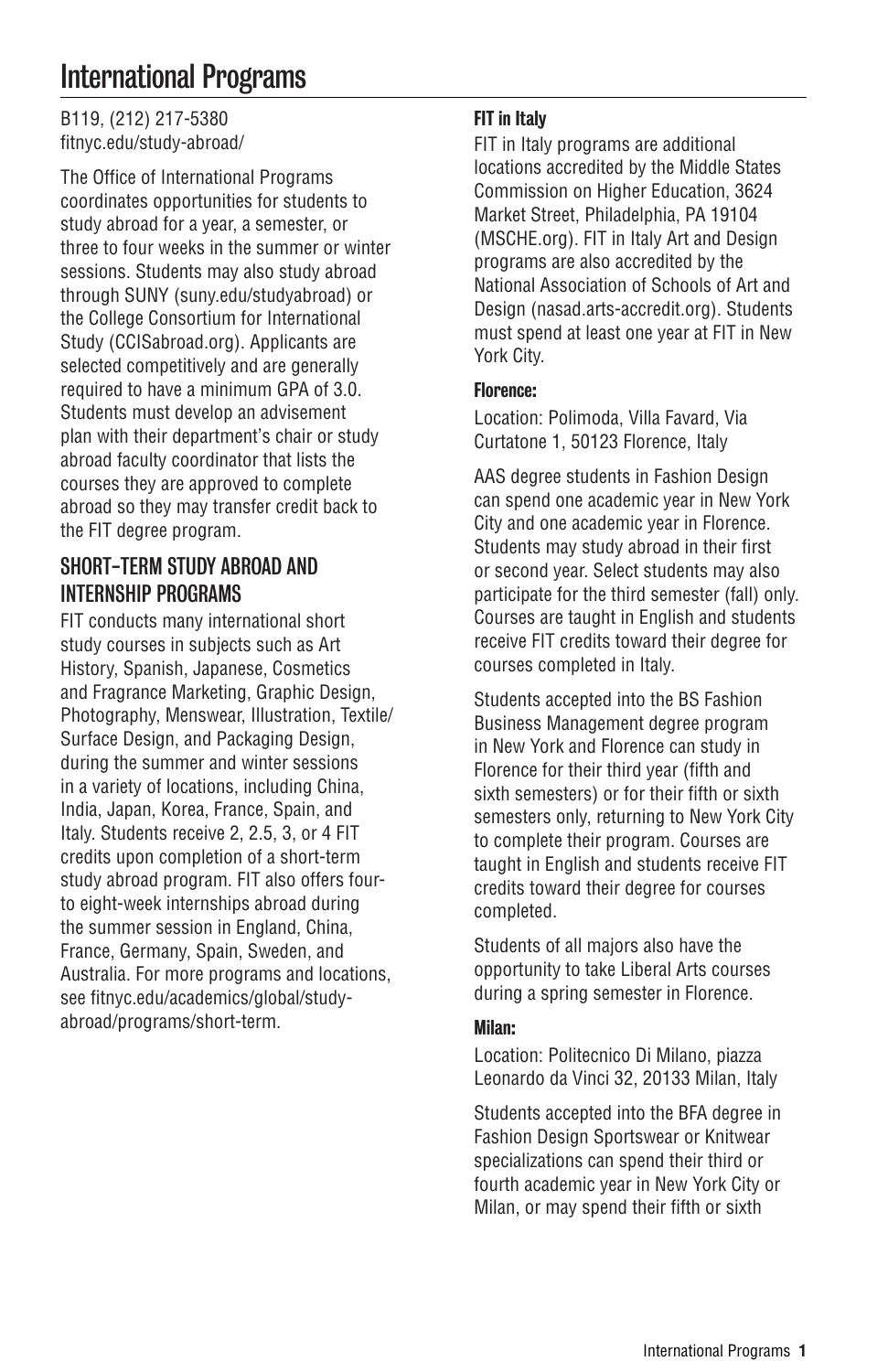semester in Milan. Courses are taught in English and students receive FIT credits toward their degree for courses completed in Italy.

## FIT at SUNY Korea

FIT at SUNY Korea programs are accredited by the Middle States Commission on Higher Education, 3624 Market Street, Philadelphia, PA 19104 [\(MSCHE.org](http://www.msche.org/)). FIT at SUNY Korea Art and Design programs are also accredited by the National Association of Schools of Art and Design [\(nasad.arts](https://nasad.arts-accredit.org/)[accredit.org\)](https://nasad.arts-accredit.org/).

## Incheon:

Location: Songdo Global University Campus, Songdo Moonwha-Ro 119, Yeonsu-Gu, Incheon, South Korea 406-840

The AAS program in Fashion Business Management and the AAS program in Fashion Design are accredited additional locations for FIT at SUNY Korea. Students in the program are required to spend both their first and second academic years in Korea. Courses are taught in English and students receive FIT credits toward their degree for courses completed in Korea.

## OTHER SEMESTER STUDY ABROAD PROGRAMS

Courses are taught in English

### **Australia:**

• RMIT University, for Fashion Design, Fashion Business Management, Textile/ Surface Design, Advertising & Digital Design

### **Canada:**

• Nova Scotia College of Art and Design, for Textiles/Surface Design

## **Chile:**

• Duoc UC (School of Design), for Fashion Design

## **China:**

• Donghua University (DHU) Semester in Shanghai Program, for Fashion Business Management, International Trade and Marketing

• Hong Kong Polytechnic University (HKPU), for Fashion Design, Fashion Business Management, Production Management

## **Denmark:**

• KEA (Copenhagen School of Design and Technology, "Københavns Erhvervsakademi"), for Direct and Interactive Marketing

## **England:**

- Arts University of Bournemouth, for Graphic Design and Photography
- Central Saint Martins (University Arts London), for Fashion Design
- Chelsea College of Arts (University Arts London), for Graphic Design, Textile/ Surface Design
- Falmouth University, for Advertising & Digital Design
- Leeds Arts University, for Advertising & Digital Design
- Manchester Metropolitan University for Fashion Business Management
- Nottingham Trent University (NTU), for Fashion Design, Graphic Design
- University of Westminster, for Fashion Business Management
- University of York, for History of Art

## **France:**

- American University of Paris, for Advertising and Marketing Communications, Fashion Business Management, International Trade and Marketing, Entrepreneurship, Film and Media, and Art History and Museum **Professions**
- American Business School in Paris, for Advertising and Marketing Communications, Fashion Business **Management**
- ICART Paris, for Art History and Museum Professions